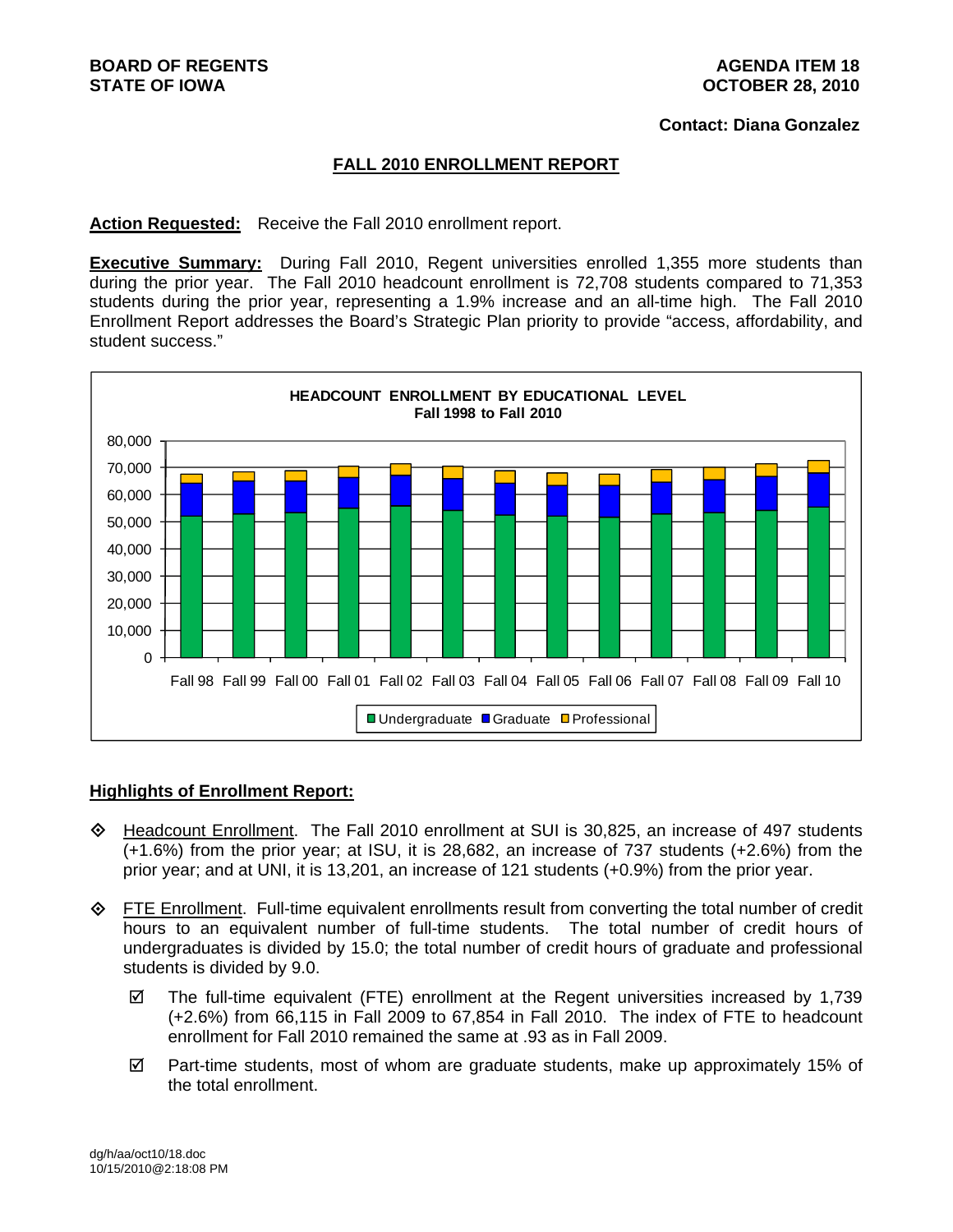## **BOARD OF REGENTS AGENUS AGENDA ITEM 18 STATE OF IOWA** PAGE 2

- Residence. Approximately 66% of all students enrolled at the Regent universities are residents of Iowa. The number of resident students decreased by 218 students (-0.5%) from 48,242 in Fall 2009 to 48,024 in Fall 2010.
	- $\boxtimes$  More than 70% of all undergraduate students at the Regent universities are residents of Iowa. The number of resident undergraduate students decreased by 163 students (-0.4%) from 39,355 in Fall 2009 to 39,192 in Fall 2010.
- $\Diamond$  Enrollment by college and program. At the University of Iowa, the largest enrollment is in the College of Liberal Arts and Sciences (59.0%) followed by the College of Business (11.1%). At Iowa State University, the largest enrollment is in the College of Liberal Arts and Sciences (26.0%) followed by the College of Engineering (22.7%). At the University of Northern Iowa, the largest enrollment is in the College of Education (22.3%) followed by the College of Business Administration (18.1%).
	- $\boxtimes$  At SUI, the programs with the largest undergraduate enrollment are Psychology (1,098), English (836), and Biology (746). There are 535 students formally admitted into a teacher preparation program.
	- $\boxtimes$  At ISU, the programs with the largest undergraduate enrollment are Mechanical Engineering (1,209), Kinesiology and Health (977), and Animal Science (715). There are 668 students formally admitted into a teacher preparation program.
	- $\boxtimes$  At UNI, the programs with the largest undergraduate enrollment are Elementary Education (1,379), Biology (621), and Accounting (610). There are 2,409 students formally admitted into a teacher preparation program.
- $\Diamond$  Diversity<sup>2</sup>. The number of racial/ethnic minority students at the Regent universities increased by 370 students (+5.6%) from 6,563 in Fall 2009 to 6,933 in Fall 2010.<sup>3</sup>
	- $\boxtimes$  Approximately 58% of the racial/ethnic minority students at the Regent universities are lowa residents. The number of resident racial/ethnic minority students increased by 141 students (+3.6%) from 3,900 in Fall 2009 to 4,041 in Fall 2010.
	- $\boxtimes$  The number of undergraduate racial/ethnic minority students at the Regent universities increased by 337 students (+6.8%) from 4,987 in Fall 2009 to 5,324 in Fall 2010.
	- $\boxtimes$  The number of new freshmen racial/ethnic minority students at the Regent universities increased by 135 (+12.6%) from 1,073 in Fall 2009 to 1,208 in Fall 2010.
- $\Diamond$  New Freshmen. The number of new freshmen at the Regent universities increased by 722 students (+7.0%) from 10,365 in Fall 2009 to 11,087 in Fall 2010.
	- $\boxtimes$  There were 36,378 new freshman applicants to the Regent universities for Fall 2010 which represents an increase of 4,649 (+14.7%) from Fall 2009. Of the total number of applicants, 29,032 (79.8%) were admitted, which represents an increase of 2,362 (+8.9%) from the prior year. Of the total number admitted, 11,087 (38.2%) enrolled as new freshmen.

 2 Does not include international students.

 $3$  The new race/ethnicity categories developed by the U.S. Department of Education were applied by the universities and used in the annual report. The following are the new categories – Hispanic; American Indian or Alaska Native; Asian; Black or African-American; Native Hawaiian or Other Pacific Islander; Two or More Races; White; Race/Ethnicity Unknown; Nonresident Alien/International.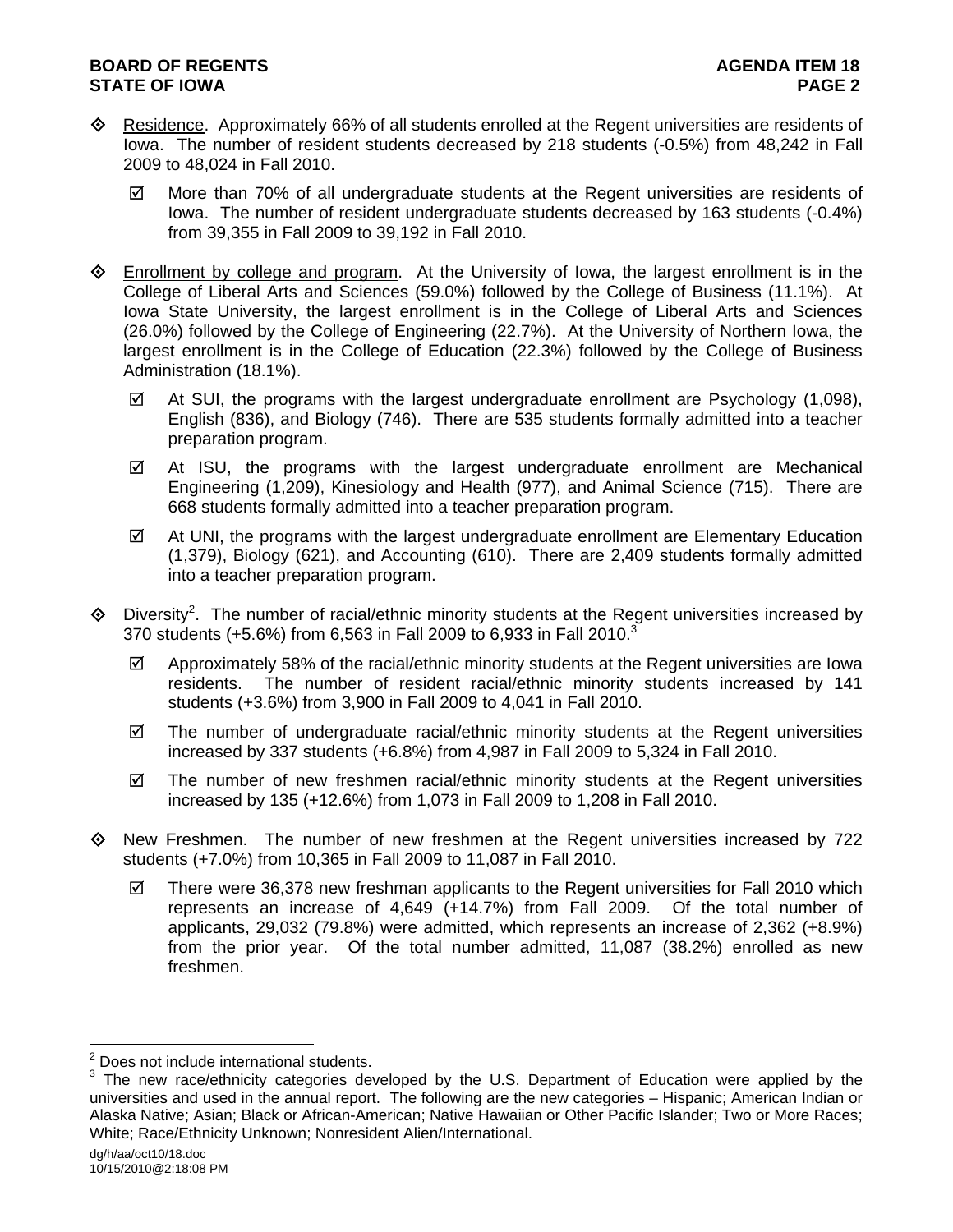- $\boxtimes$  The mean ACT scores for entering freshmen at the Regent universities in Fall 2010 ranged from 23.1 – 25.4 compared to the national mean of 21.0 and the state mean of 22.2.
	- In Fall 2010, the state mean decreased from 22.4 to 22.2 and the national mean decreased from 21.1 to 21.0 from the prior year. At SUI and ISU, the mean ACT scores remained the same as the prior year. At UNI, the mean increased from 23.0 in Fall 2009 to 23.1 in Fall 2010.
- $\boxtimes$  The entering class of 2010 was the second cohort of new, direct from high school students who were admitted under the new Board of Regents admission policy. Of the total number of new freshmen who enrolled,<sup>4</sup> only 698 (6.3%) students had an RAI <245.<sup>5</sup>
- $\boxtimes$  Approximately 36% of the new freshmen had earned college credits prior to enrolling at one of the Regent universities in Fall 2010: 21.6% had earned 0.5–15.0 credits; 10.8% had earned 15.5–30.0 credits; and 3.1% had earned more than 30 credits.
- Undergraduates. The number of undergraduates at the Regent universities increased by 1,282 students (+2.4%) from 54,389 in Fall 2009 to 55,671 in Fall 2010.
- $\Diamond$  Graduate Students. The number of graduate students at the Regent universities increased by 72 students (+0.6%) from 12,366 in Fall 2009 to 12,438 in Fall 2010.
- $\Diamond$  Professional Students. The number of students in professional programs at the University of Iowa and Iowa State University increased by 1 student from 4,598 in Fall 2009 to 4,599 in Fall 2010.
- $\Diamond$  International Students. The number of international students at the Regent universities increased by 741 students (+12.6%) from 5,891 in Fall 2009 to 6,632 in Fall 2010. The majority of international students (85.7%) were from Asia.
- $\diamondsuit$  Students with Disabilities. The number of self-identified students with disabilities at the Regent universities increased by 102 students (+7.0%) from 1,459 in Fall 2009 to 1,561 in Fall 2010. The three Regent universities provide a variety of services and accommodations to students with disabilities, including extended deadlines; special housing arrangements; and course materials and exams in electronic format.
- Transfer Students. The number of transfer students at the Regent universities increased by 124 students (+3.2%) from 3,851 in Fall 2009 to 3,975 in Fall 2010. The increase was attributable primarily to transfer students from Iowa community colleges and transfer students from colleges outside of Iowa.
	- $\boxtimes$  Approximately 62% (2,458) of all transfer students at the Regent universities in Fall 2010 were from Iowa public community colleges.
	- $\boxtimes$  In Fall 2009, there were 100,736 students enrolled in Iowa community colleges; approximately 64% were enrolled in college parallel (transfer) programs.
	- $\boxtimes$  During FY 2009, there were 4,817 lowa community college students who received an associate of arts award; and 1,165 Iowa community college students who received an associate of science award.

l

<sup>4</sup> Excluding international students or students without an RAI.

<sup>&</sup>lt;sup>5</sup> A Regent Admission Index (RAI) greater than or equal to 245, in addition to completion of the required core subjects, qualifies an Iowa resident for automatic admission to the Regent university where they applied.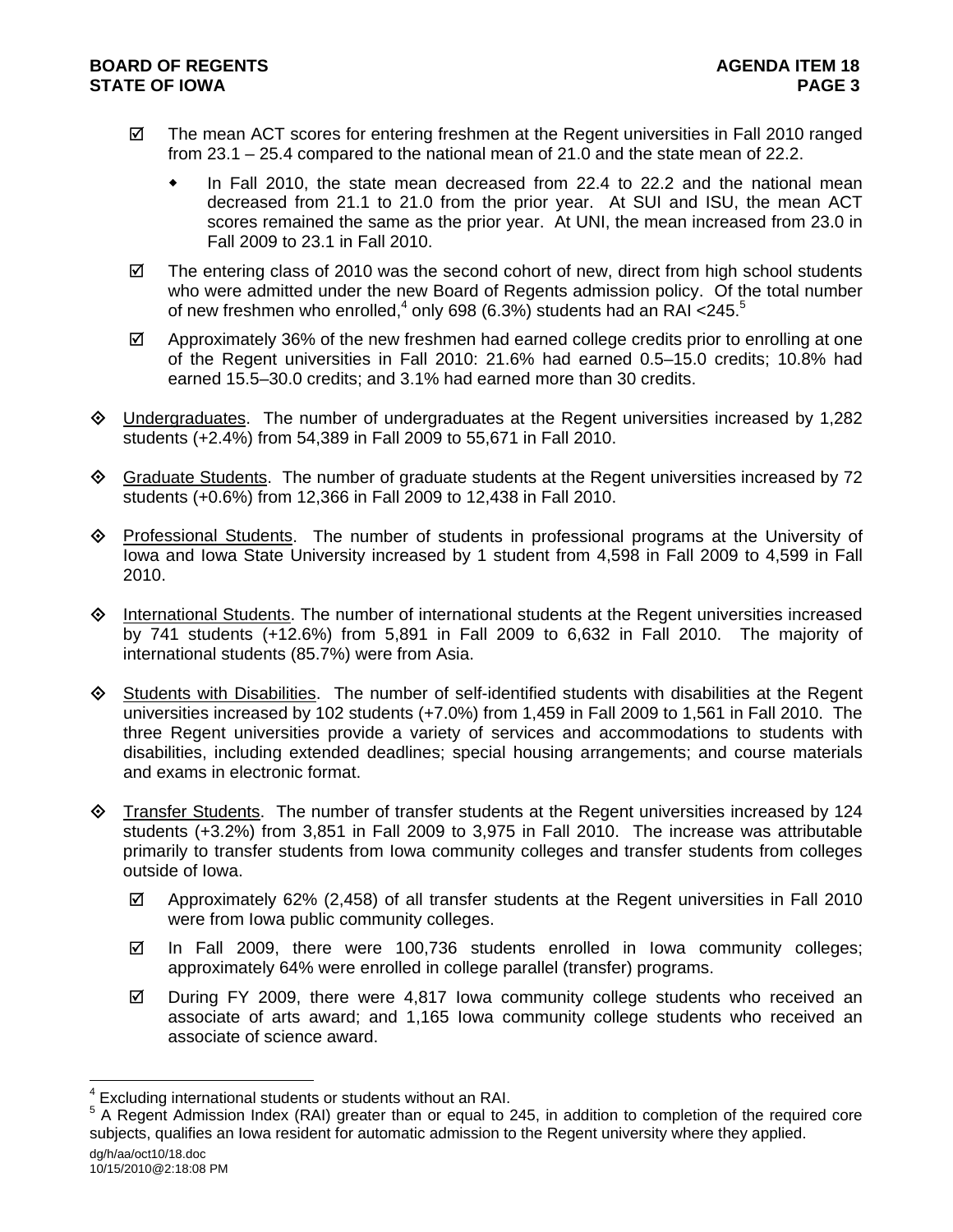- **Enrollment by Gender.** The number of women enrolled at the Regent universities increased by 718 (+2.0%) from 35,477 in Fall 2009 to 36,195 in Fall 2010. The number of men enrolled at the Regent universities increased by 637 (+1.8%) from 35,876 in Fall 2009 to 36,513 in Fall 2010.
- Graduates. During the 2009-10 academic year, there were 15,322 graduates who earned 15,403 degrees at the Regent universities. The number of graduates increased by 441 (+3.0%) from the prior year.
- Veterans. In Fall 2010, 1,025 enrolled students at the Regent universities were receiving V.A. benefits. The total number of veterans attending the Regent universities may be higher because those veterans who were not receiving V.A. benefits were not included in this count.
- Special Schools. The total number of students served on-campus by the Regent Special Schools and Price Lab School (PLS) in Fall 2009 was 500, which is an increase of 17 (+3.5%) on-campus students from the prior year. The number of students served off-campus was 565 $^6$ , which is an increase of 83 off-campus students (+17.2%) from the prior year.
	- $\boxtimes$  The Fall 2009 on-campus enrollment at IBSSS is six, which is a decrease of three students (-33.3%) from the prior year. The off-campus enrollment is 534, which is an increase of 81 students (+17.9%) from the prior year.
	- $\boxtimes$  The on-campus enrollment at ISD is 109, including 95 resident students and 14 non-resident students, which is an increase of three students (+2.8%) from the prior year. The off-campus enrollment is 31 which is an increase of two students (+6.9%) from the prior year.
	- $\boxtimes$  The on-campus enrollment at PLS is 385 which is an increase of 17 students (+4.6%) from the prior year. PLS does not offer off-campus services.
- **♦** Enrollment Projections.
	- Enrollment at the Regent universities is projected to increase by 1,191 students  $(+1.6\%)$ from 72,708 students in Fall 2010 to 73,899 in Fall 2020, although decreases are projected between Fall 2010 and 2014. Both ISU and UNI under projected their next year's enrollments while SUI over projected their next year's enrollment.
	- $\boxtimes$  On-campus enrollment at the special schools and Price Lab School is projected to increase by 163 students (+30.6%) between Fall 2011 and Fall 2020 from 533 to 696. The growth is projected to occur primarily at the Price Lab School. Off-campus enrollment at the special schools is projected to remain essentially the same between Fall 2011 and Fall 2020.
- **♦ Trends/Changes.** 
	- $\boxtimes$  This is the fourth consecutive increase in the combined enrollment at the Regent universities during the past six years. All three universities experienced an enrollment increase in Fall 2010. This is the third year that SUI's enrollment surpassed 30,000. SUI and ISU experienced all-time high enrollments in Fall 2010.
	- $\boxtimes$  During the past ten years, there has been a 5.4% decrease in the number of resident students with a high of 51,516 in Fall 2001.

dg/h/aa/oct10/18.doc 10/15/2010@2:18:08 PM l  $6$  Off-campus students may receive more than one direct type of service.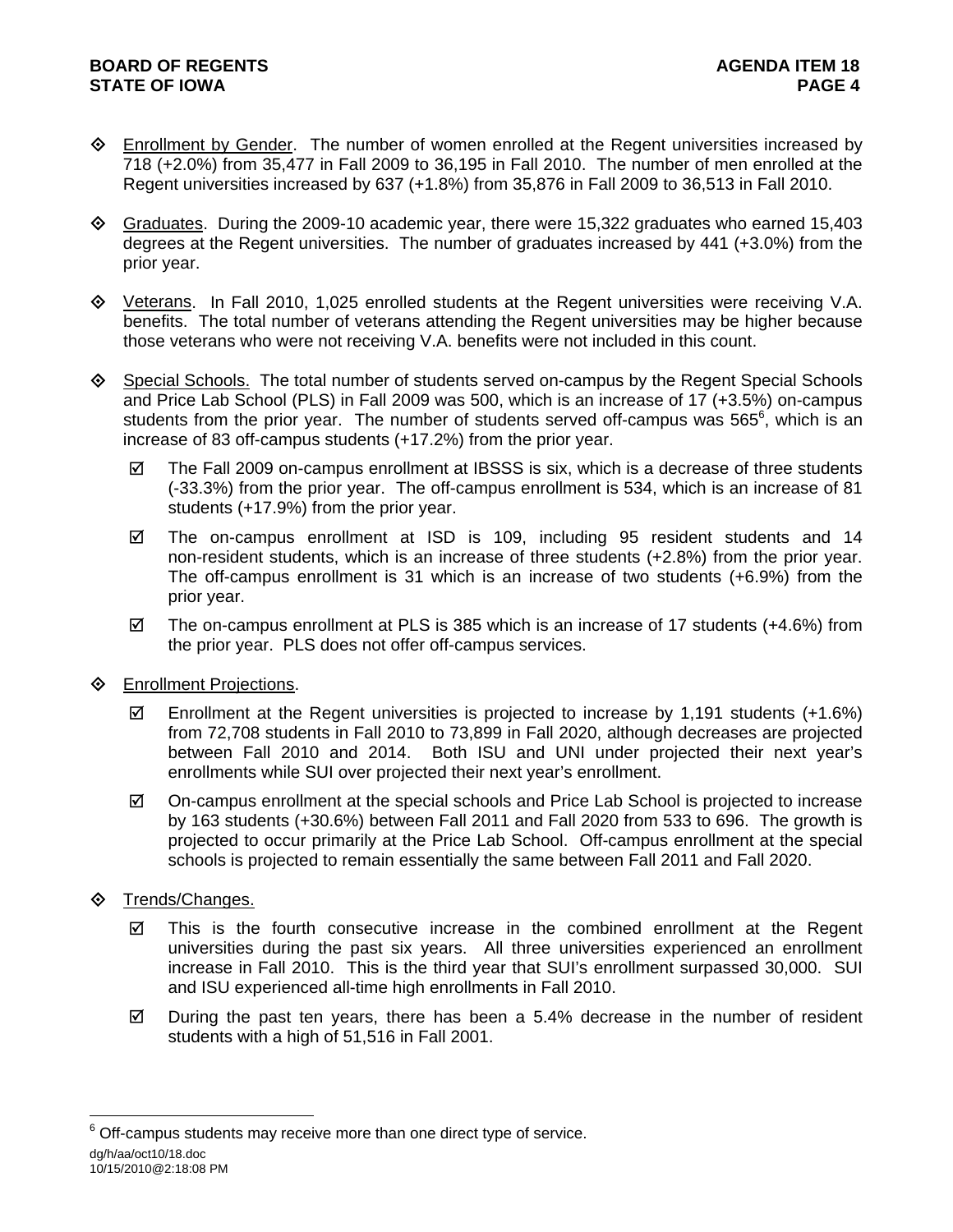- $\boxtimes$  During the past five years, there have been four years of enrollment increases in the number of new freshmen. In Fall 2010, the combined new freshman enrollment at the Regent universities was at an all-time high. There was an increase of 772 new freshmen (+7.0%) in Fall 2010. All three Regent universities experienced an increase in the number of new freshmen in Fall 2010.
- $\boxtimes$  This is the fourth consecutive year of an enrollment increase in the number of undergraduates at the Regent universities. In Fall 2010, there was an increase of 1,282 students (+2.4%) from the prior year.
- $\boxtimes$  This is the 13<sup>th</sup> consecutive year of an enrollment increase in the number of racial/ethnic minority students at the Regent universities, resulting in the highest number (6,933) of racial/ethnic minority students. The proportion of racial/ethnic minority students at the Regent universities increased from 9.2% to 9.5% in Fall 2010. The actual classification of racial/ethnic minority students may have shifted somewhat due to the application of the new IPEDS racial/ethnic minority categories last year.
- $\boxtimes$  The number of degrees awarded at the Regent universities increased during nine out of the past 13 years. The number of degrees in 2009-2010 is the second highest number during the past 13 years.
- $\boxtimes$  Between 1998 and 2008, there was an increase of 384 graduates (+1.1)<sup>7</sup> from lowa public high schools. Between 2003 and 2008, there was a decrease of 285 graduates (-0.8%). Between 2007 and 2008, there was an increase of 446 graduates (+1.3%). The number of  $12<sup>th</sup>$  graders in Iowa public high schools is expected to decrease by 1,000 students (-2.6%) in 2010 from the prior year and by 1,730 students (-4.7%) between 2010-11 and 2014-15.
- $\boxtimes$  Between 2003 and 2009, there was an average of 34,154 public high school graduates in Iowa. Of that number, an average of 22,982 students (67.3%) took the ACT. Of those who took the ACT, an average of 19,623 (85.4%) had a score of 18 or greater; an average of 14,336 (62.4%) had a score of 21 or better.
- $\boxtimes$  Between 2003 and 2009, there was an average of 6,935 new freshmen at the Regent universities who were Iowa residents. This represents 20.3% of the average number of public high school graduates in Iowa during that period. In 2009, there were 6,737 new freshmen at the Regent universities who were Iowa residents. This represents 19.9% of public high school graduates in Iowa in 2009.
- $\boxtimes$  Between 2003 and 2009, there was an average of 2,936 graduates from lowa public high schools<sup>8</sup> who were racial/ethnic minorities. During that same period, there was an average of 519 new freshmen at the Regent universities who were Iowa residents and racial/ethnic minorities, which represents 17.7% of the graduates. In 2009, there were 631 new freshmen at the Regent universities who were Iowa resident minority students. This represents 18.7% of public high school graduates in Iowa who were minority students.
- The data tables prepared for the Fall 2010 Enrollment Report are available on the Board of Regents website.
- Fall 2010 enrollment highlights provided by the institutions are available on pages 6-8.

dg/h/aa/oct10/18.doc 10/15/2010@2:18:08 PM

l

<sup>7</sup> Source: Iowa Department of Education, 4-year NGA graduation rate.

<sup>&</sup>lt;sup>8</sup> Source: Iowa Department of Education Projected Enrollments, 1/2010.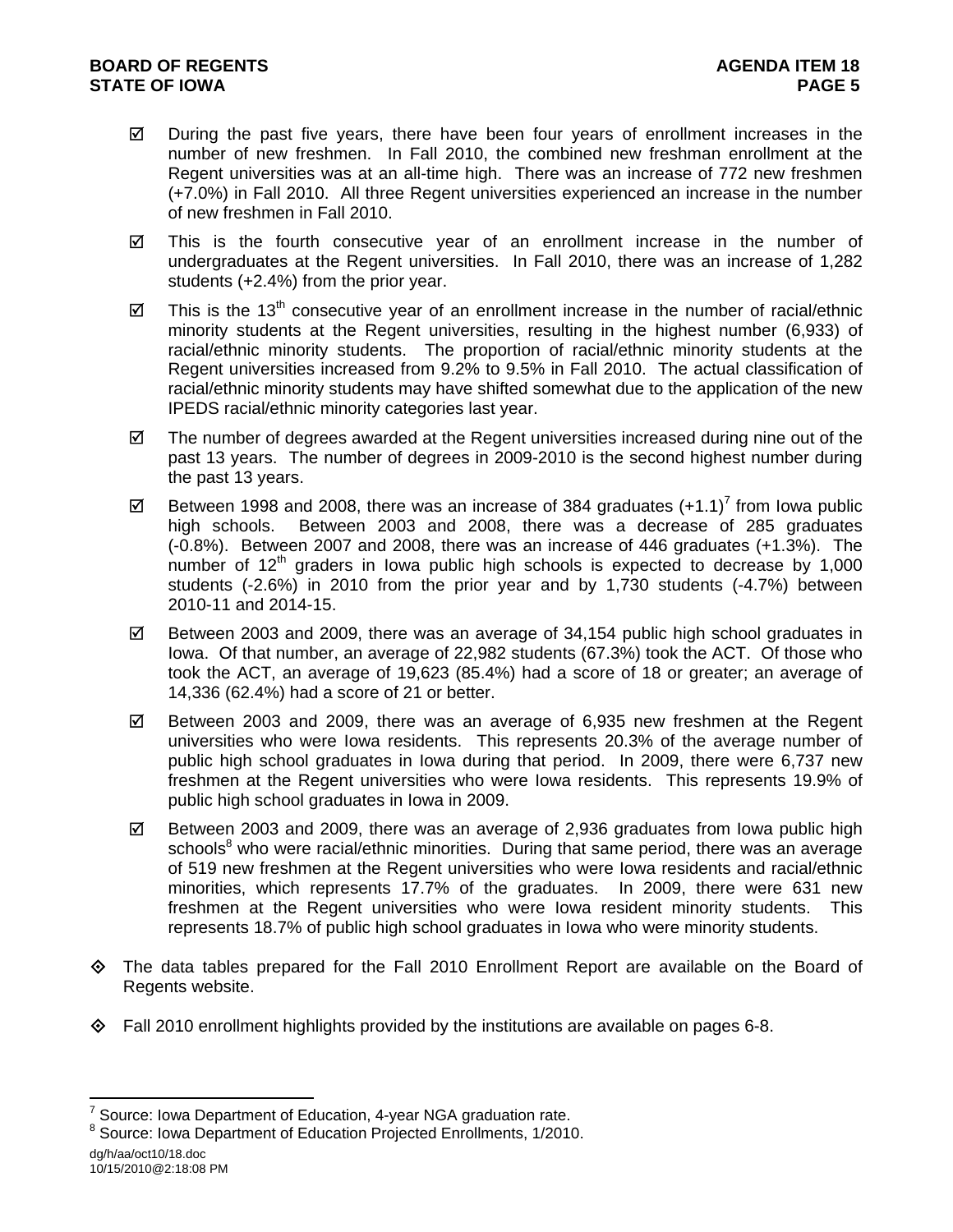# **INSTITUTIONAL HIGHLIGHTS**

### **UNIVERSITY OF IOWA**

- $\boxtimes$  In Fall 2010, the University of Iowa enrolled 4,557 new first-year students. This is the largest class ever; the previous record was 4,289 in Fall 2006. The University worked quickly and efficiently to ensure class availability and living accommodations for all students who requested them.
- $\boxtimes$  The total undergraduate enrollment of 21,176 is up significantly from last year's total of 20,574. The total enrollment of 30,825 represents a new enrollment record.
- $\boxtimes$  The quality of the incoming freshman class continues to improve as evidenced by a mean ACT composite score of 25.2, which is essentially unchanged from Fall 2009. Students who identify themselves as a racial minority represented 11% of total enrollment and 12.6% of the entering class. International students represented 9.2% of total enrollment and 8.5% of the entering class.
- $\boxtimes$  All qualified Iowa applicants were admitted; resident students made up 57.1% of students on campus and 46% of the first-time first-year students. The strength of enrollment of non-resident undergraduate students is testimony to the University of Iowa's continuing reputation for excellence and value. These students contribute to the diversity of experiences for all of our students.
- $\boxtimes$  The number of transfer students entering the University was 1,164, an increase from 1,141 in Fall 2009. More than half of the transfer students came from Iowa public two-year colleges. The University expects substantial growth in this category during the next few years as the provisions of HF 815 are fully implemented.
- $\boxtimes$  In summary, this year's freshman class represents substantial continued progress on the University's strategic goals for the level of preparation of our students and the diversity of our student body.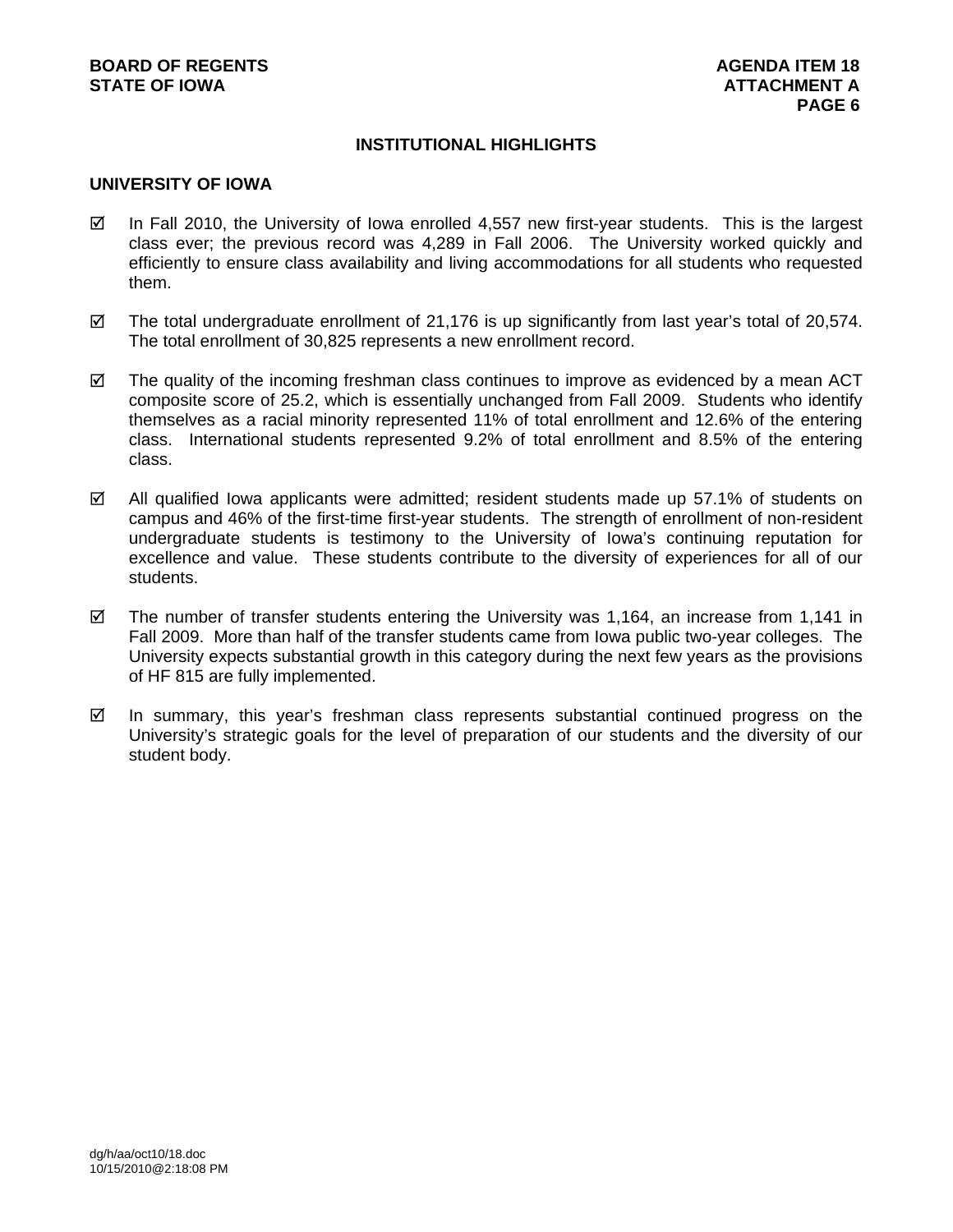# **IOWA STATE UNIVERSITY**

- $\boxtimes$  Fall 2010 total enrollment set a new record of 28.682, an increase of 737 (+2.64%) from last fall's previous high enrollment. Undergraduate enrollment for fall is 23,104, up 583 from Fall 2009. Graduate enrollment set a new all-time high of 4,991, up 131 from last fall. Professional student enrollment also set a new record at 587, up 23 from Fall 2009. This year's enrollment exceeds earlier university projections to the Iowa Board of Regents by 1,012 students. In nearly every enrollment category, Fall 2010 is a record-setting year at Iowa State.
- $\boxtimes$  70 percent of ISU's Fall 2010 undergraduates 16,084 students are from lowa. In total, 18,448 Iowa residents are enrolled at ISU. That's about 64.3 percent of the student body overall.
- $\boxtimes$  ISU enrolled 2,615 minority students for Fall 2010, 9.12% of total enrollment, setting new records for both the number and percent of minority students enrolled. ISU's undergraduate U.S. minority enrollment reached the highest level ever at 2,228, 9.64% of the undergraduate student body.
- $\boxtimes$  ISU enrolled 310 more international students this year than last, with a total international enrollment of 3,017 (11.6% of total enrollment). This increase is attributable to significant growth in the undergraduate international student enrollment of 1,775, up 321 from last fall. China continues as the number one country of citizenship for ISU international students, accounting for 53% of international students at ISU.
- $\boxtimes$  This fall's class represents the most diverse student body on record at ISU. International and minority students now total 5,942 or 20.72% of students on the ISU campus.
- $\boxtimes$  The entering class of new students direct from high school reached the highest level since 2001, totaling 4,552. Of that class, 2,857 are Iowans, down slightly from last year's level.
- $\boxtimes$  The number of new transfer student enrollment from lowa's community colleges also set a record of 1,001, up from the previous record high of 982 set in Fall 2009. Total new transfer enrollment is 1,673, up from 1,622 in fall 2009.
- $\boxtimes$  lowa State is not only attracting more students, but retention initiatives are working and more students are staying. The university increased its first-year, full-time retention rate by 2 percent. Of the students who began at Iowa State in fall 2009, 86 percent of them continued in fall 2010, compared to 84 percent the prior year.